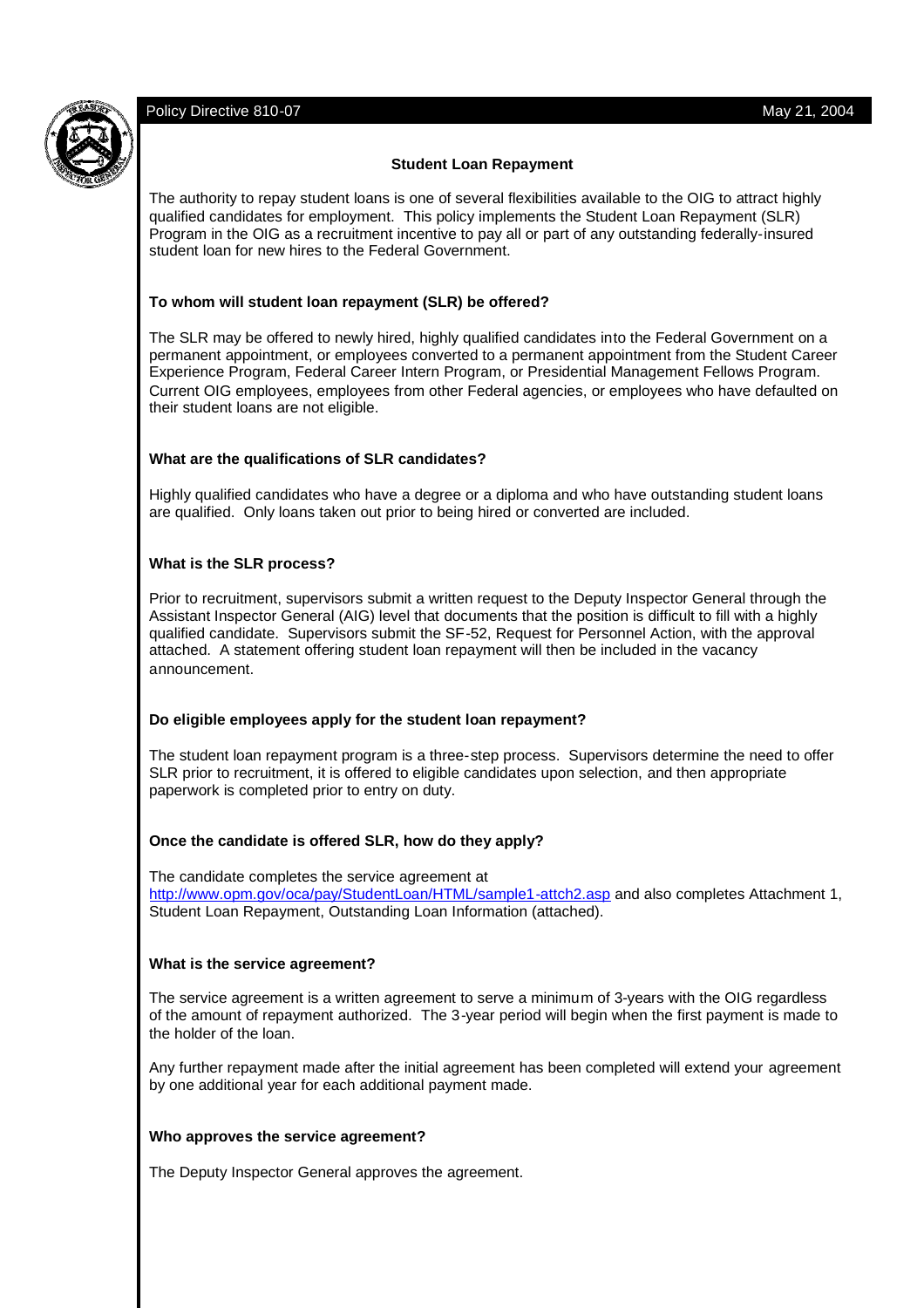## **What is the maximum amount the candidate may receive?**

SLR may be approved for up to \$10,000 per calendar year but not more than \$60,000 cumulative. The amount of the benefit paid is subject to budget availability.

## **What types of student loans are eligible for payment under this authority?**

If the loan is made, insured or guaranteed under parts B, D or E of Title IV of the Higher Education Act of 1965 or is a health education assistance loan made or insured under part A of Title VII or part E of Title VIII of the Public Health Service Act. See Attachment 2 for a listing of qualified loan types.

## **Will the candidate receive the loan repayment check?**

No, payments will be made directly to the loan holder on a quarterly basis.

## **Is the amount of the student repayment loan reported to the Internal Revenue Services (IRS)?**

Yes, the amount of the SLR will be reported to IRS and the amount will be added to salary and wages on the W-2.

# **Are loan payments taxed?**

Yes, a flat-tax rate of 28% will be withheld. The flat-tax method is when all employment taxes (federal, state, local, social security and medicare) are deducted from your gross loan amount and a net payment is made to your lender/note holder. All taxes paid will be recorded on the W-2. For example, if the gross amount of annual loan repayment is \$10,000, approximately \$3,000 is withheld and reported on your W-2. A net payment of approximately \$7,000 is made to your lender/note holder. For information, please see http://www.opm.gov/oca/pay/StudentLoan/HTML/QandAsTax.asp.

#### **I received student loan re-payments at my previous agency; may I continue to receive them at OIG?**

No, employees from other Federal agencies are not eligible to receive SLR.

#### **Can my loan re-payment be terminated?**

Yes, if you leave the OIG for any reason, if you fail to maintain a satisfactory level of performance, or if you violate any of the conditions of the service agreement.

#### **Do I have to repay the OIG if I fail to comply with the service agreement?**

Yes, if you voluntarily, or because of poor performance or misconduct, do not to complete the agreedupon period of service, you refund the full amount of benefits received during the initial three-year period. If you fail to complete the period of service covered under a one-year extension, you repay the amount of the benefits received in the extension year only.

# **Who do I call?**

For questions about this policy, please contact the Office of Management at (202) 927-5200 or OIG-OM@oig.treas.gov.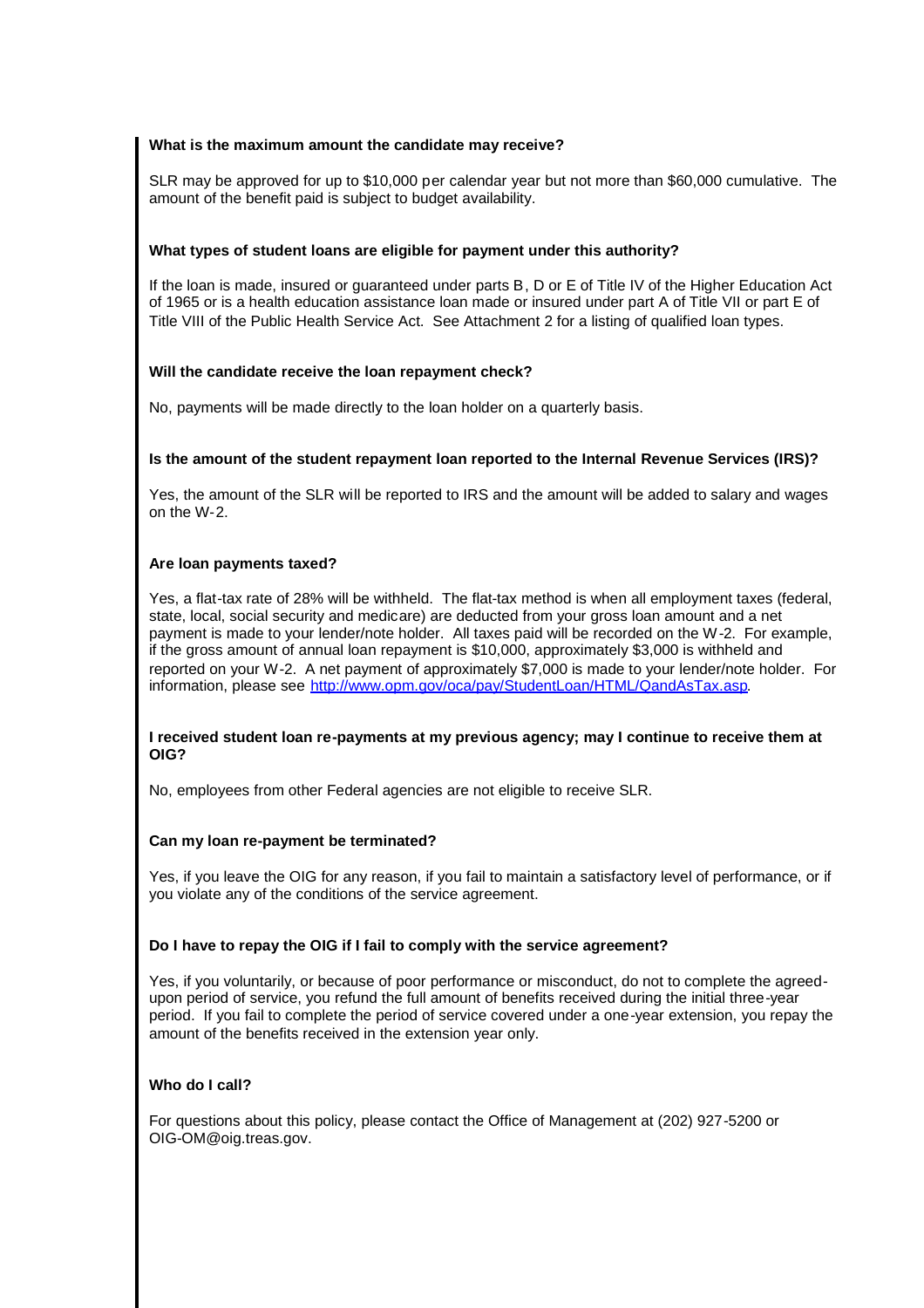Attachment 1

# **STUDENT LOAN REPAYMENT OUTSTANDING LOAN INFORMATION**

**NAME:**

**SSN#:**

The following information is required for each lender of loan(s) being considered under the Student Loan Repayment Program

1. Loan Information (Please attach an official document/letter by the loan institution providing the Loan Information below).

- a. Name of the Federally funded loan received, e.g., Federal Stafford Loan, Federal Plus Loan, Federally Insured Student Loan, etc.;
- b. Date Loan was Obtained;
- c. Remaining Balance of Loan; and
- d. Loan Number
- 2. Name, address and telephone number for the lending institution holding the loan, e.g. bank, educational institution.
- 3. Name, address and telephone number of servicing agent of the loan to whom payments are sent (if different from #2).
- 4. Name, title and telephone number of authorized official for the Lending Institution.
- 5. Federal Tax Identification Number or EIN (Required for sending payments).